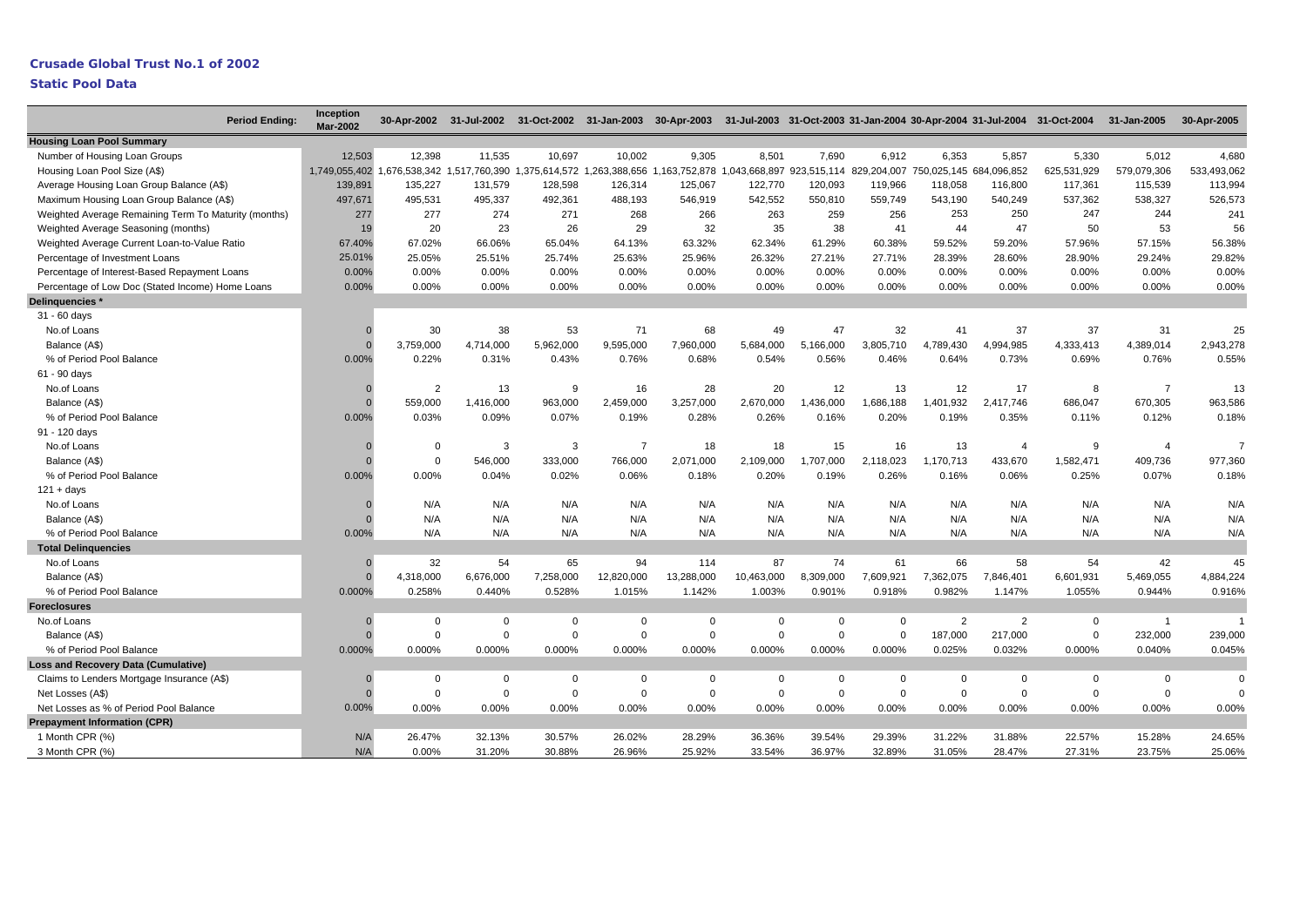#### **Crusade Global Trust No.1 of 2002**

| <b>Period Ending:</b>                                            | Inception<br><b>Mar-2002</b> |        |        |        |        |        |        |        |        |        |          | 30-Apr-2002 31-Jul-2002 31-Oct-2002 31-Jan-2003 30-Apr-2003 31-Jul-2003 31-Oct-2003 31-Jan-2004 30-Apr-2004 31-Jul-2004 31-Jul-2004 31-Oct-2004 31-Jul-2004 31-Jul-2004 31-Jul-2004 31-Jul-2004 31-Jul-2004 31-Jul-2004 31-Jul |        | 30-Apr-2005 |
|------------------------------------------------------------------|------------------------------|--------|--------|--------|--------|--------|--------|--------|--------|--------|----------|--------------------------------------------------------------------------------------------------------------------------------------------------------------------------------------------------------------------------------|--------|-------------|
| Profile by Current Loan-To-Value Ratio (% of Period Pool         |                              |        |        |        |        |        |        |        |        |        |          |                                                                                                                                                                                                                                |        |             |
| Balance)                                                         |                              |        |        |        |        |        |        |        |        |        |          |                                                                                                                                                                                                                                |        |             |
| 00.01% - 30.00%                                                  | 6.09%                        | 6.13%  | 6.51%  | 6.94%  | 7.23%  | 7.45%  | 7.86%  | 8.45%  | 9.02%  | 9.71%  | 10.11%   | 10.59%                                                                                                                                                                                                                         | 11.02% | 11.88%      |
| 30.01% - 35.00%                                                  | 2.58%                        | 2.70%  | 2.93%  | 2.98%  | 3.02%  | 3.15%  | 3.14%  | 3.55%  | 3.57%  | 3.60%  | 3.76%    | 3.77%                                                                                                                                                                                                                          | 3.96%  | 3.84%       |
| 35.01% - 40.00%                                                  | 3.40%                        | 3.37%  | 3.51%  | 3.72%  | 3.93%  | 3.95%  | 4.24%  | 4.36%  | 4.85%  | 4.90%  | 5.11%    | 5.23%                                                                                                                                                                                                                          | 5.56%  | 5.69%       |
| 40.01% - 45.00%                                                  | 3.97%                        | 4.08%  | 4.28%  | 4.68%  | 4.41%  | 4.79%  | 5.01%  | 5.55%  | 5.84%  | 5.91%  | 5.97%    | 6.27%                                                                                                                                                                                                                          | 6.19%  | 6.30%       |
| 45.01% - 50.00%                                                  | 4.92%                        | 4.95%  | 5.15%  | 4.98%  | 5.61%  | 5.75%  | 6.01%  | 5.96%  | 5.74%  | 6.39%  | 6.59%    | 6.65%                                                                                                                                                                                                                          | 7.08%  | 6.95%       |
| 50.01% - 55.00%                                                  | 5.21%                        | 5.29%  | 5.28%  | 5.74%  | 6.01%  | 6.22%  | 6.53%  | 6.41%  | 6.93%  | 6.61%  | 7.21%    | 7.27%                                                                                                                                                                                                                          | 7.44%  | 8.56%       |
| 55.01% - 60.00%                                                  | 5.51%                        | 5.69%  | 6.06%  | 6.10%  | 6.32%  | 6.77%  | 7.09%  | 7.20%  | 7.05%  | 7.63%  | 7.29%    | 8.00%                                                                                                                                                                                                                          | 8.34%  | 7.93%       |
| 60.01% - 65.00%                                                  | 6.90%                        | 7.00%  | 7.08%  | 7.22%  | 7.77%  | 7.69%  | 7.79%  | 8.12%  | 8.37%  | 8.37%  | 8.82%    | 8.59%                                                                                                                                                                                                                          | 8.63%  | 8.95%       |
| 65.01% - 70.00%                                                  | 6.98%                        | 7.04%  | 7.63%  | 8.39%  | 8.30%  | 8.78%  | 9.14%  | 9.56%  | 9.72%  | 9.93%  | 9.79%    | 10.82%                                                                                                                                                                                                                         | 11.00% | 10.70%      |
| 70.01% - 75.00%                                                  | 8.24%                        | 8.47%  | 8.85%  | 9.05%  | 9.99%  | 10.51% | 11.37% | 11.74% | 12.01% | 11.83% | 12.37%   | 12.03%                                                                                                                                                                                                                         | 11.57% | 11.35%      |
| 75.01% - 80.00%                                                  | 16.04%                       | 15.72% | 14.64% | 14.23% | 13.39% | 12.73% | 11.53% | 10.55% | 10.09% | 10.11% | 9.54%    | 8.82%                                                                                                                                                                                                                          | 8.58%  | 8.21%       |
| 80.01% - 85.00%                                                  | 6.96%                        | 7.27%  | 7.52%  | 7.68%  | 8.29%  | 8.67%  | 9.31%  | 9.47%  | 9.32%  | 8.77%  | 8.35%    | 7.80%                                                                                                                                                                                                                          | 7.36%  | 7.29%       |
| 85.01% - 90.00%                                                  | 12.27%                       | 12.17% | 12.16% | 11.92% | 11.09% | 10.30% | 9.34%  | 8.20%  | 7.12%  | 6.07%  | 4.92%    | 3.96%                                                                                                                                                                                                                          | 3.12%  | 2.27%       |
| 90.01% - 95.00%                                                  | 10.92%                       | 10.11% | 8.40%  | 6.38%  | 4.65%  | 3.25%  | 1.63%  | 0.85%  | 0.36%  | 0.17%  | 0.09%    | 0.16%                                                                                                                                                                                                                          | 0.11%  | 0.06%       |
| 95.01% - 100.00%                                                 | 0.00%                        | 0.00%  | 0.00%  | 0.00%  | 0.00%  | 0.00%  | 0.00%  | 0.00%  | 0.00%  | 0.01%  | 0.01%    | 0.01%                                                                                                                                                                                                                          | 0.01%  | 0.01%       |
| Greater than 100.00%                                             | 0.00%                        | 0.00%  | 0.00%  | 0.00%  | 0.00%  | 0.00%  | 0.00%  | 0.00%  | 0.00%  | 0.00%  | 0.06%    | 0.03%                                                                                                                                                                                                                          | 0.03%  | 0.02%       |
| Profile by Loan Product (% of Period Pool Balance)               |                              |        |        |        |        |        |        |        |        |        |          |                                                                                                                                                                                                                                |        |             |
| 1 Year Fixed                                                     | 22.36%                       | 19.55% | 2.77%  | 0.88%  | 0.89%  | 0.79%  | 0.21%  | 0.14%  | 0.26%  | 0.33%  | 0.62%    | 0.63%                                                                                                                                                                                                                          | 0.56%  | 0.59%       |
| 2 Year Fixed                                                     | 1.30%                        | 1.41%  | 1.99%  | 2.07%  | 2.09%  | 2.23%  | 2.49%  | 2.68%  | 2.81%  | 2.40%  | 1.24%    | 1.13%                                                                                                                                                                                                                          | 1.17%  | 1.27%       |
| 3 Year Fixed                                                     | 6.24%                        | 6.63%  | 8.20%  | 8.76%  | 8.97%  | 9.09%  | 9.16%  | 8.80%  | 8.66%  | 8.45%  | 6.43%    | 6.54%                                                                                                                                                                                                                          | 6.72%  | 6.52%       |
| 4 Year Fixed                                                     | 0.35%                        | 0.38%  | 0.43%  | 0.45%  | 0.48%  | 0.49%  | 0.48%  | 0.50%  | 0.53%  | 0.55%  | 0.55%    | 0.57%                                                                                                                                                                                                                          | 0.53%  | 0.58%       |
| 5 Year Fixed                                                     | 7.82%                        | 8.01%  | 8.69%  | 8.88%  | 9.04%  | 9.12%  | 9.07%  | 9.27%  | 9.64%  | 10.14% | 10.77%   | 11.04%                                                                                                                                                                                                                         | 11.47% | 11.77%      |
| Basic Home Loans/STG Essential Home Loan/GAHL                    | 11.02%                       | 11.55% | 15.53% | 17.54% | 18.27% | 18.50% | 18.86% | 18.97% | 18.61% | 18.80% | 19.18%   | 19.11%                                                                                                                                                                                                                         | 19.16% | 19.16%      |
| <b>Standard Variable</b>                                         | 20.33%                       | 22.52% | 30.55% | 28.23% | 26.82% | 25.68% | 24.52% | 23.72% | 22.92% | 21.98% | 22.32%   | 21.01%                                                                                                                                                                                                                         | 20.05% | 19.54%      |
| Other Variable                                                   | 30.58%                       | 29.96% | 31.83% | 33.19% | 33.43% | 34.09% | 35.21% | 35.92% | 36.57% | 37.33% | 38.89%   | 39.97%                                                                                                                                                                                                                         | 40.33% | 40.58%      |
| Profile by Loan Rate (% of Period Pool Balance)                  |                              |        |        |        |        |        |        |        |        |        |          |                                                                                                                                                                                                                                |        |             |
| 4.01% - 4.50%                                                    | 9.98%                        | 8.52%  | 0.00%  | 0.00%  | 0.00%  | 0.00%  | 0.00%  | 0.00%  | 0.00%  | 0.00%  | $0.00\%$ | 0.00%                                                                                                                                                                                                                          | 0.00%  | 0.00%       |
| 4.51% - 5.00%                                                    | 22.51%                       | 19.99% | 1.85%  | 0.02%  | 0.02%  | 0.02%  | 0.00%  | 0.00%  | 0.00%  | 0.00%  | $0.00\%$ | 0.00%                                                                                                                                                                                                                          | 0.00%  | 0.00%       |
| $5.01\% - 5.50\%$                                                | 4.19%                        | 3.81%  | 2.03%  | 0.01%  | 0.01%  | 0.01%  | 0.02%  | 0.02%  | 0.00%  | 0.00%  | 0.00%    | 0.00%                                                                                                                                                                                                                          | 0.00%  | 0.00%       |
| 5.51% - 6.00%                                                    | 27.27%                       | 28.81% | 6.81%  | 9.19%  | 10.05% | 11.01% | 12.13% | 12.79% | 1.26%  | 1.07%  | 1.06%    | 1.12%                                                                                                                                                                                                                          | 0.83%  | 0.69%       |
| $6.01\% - 6.50\%$                                                | 26.03%                       | 28.74% | 46.29% | 49.71% | 50.24% | 50.64% | 51.23% | 52.06% | 20.84% | 21.00% | 19.20%   | 19.37%                                                                                                                                                                                                                         | 19.84% | 6.52%       |
| $6.51\% - 7.00\%$                                                | 4.30%                        | 4.56%  | 37.34% | 35.54% | 34.41% | 33.52% | 32.32% | 31.72% | 51.75% | 52.56% | 53.94%   | 55.21%                                                                                                                                                                                                                         | 56.23% | 40.26%      |
| 7.01% - 7.50%                                                    | 1.13%                        | 1.10%  | 1.35%  | 1.42%  | 1.36%  | 1.05%  | 0.85%  | 0.88%  | 24.24% | 23.39% | 23.77%   | 22.39%                                                                                                                                                                                                                         | 21.40% | 51.01%      |
| 7.51% - 8.00%                                                    | 4.30%                        | 4.23%  | 4.11%  | 3.88%  | 3.68%  | 3.59%  | 3.31%  | 2.40%  | 1.77%  | 1.85%  | 1.88%    | 1.77%                                                                                                                                                                                                                          | 1.55%  | 1.54%       |
| 8.01% - 8.50%                                                    | 0.22%                        | 0.23%  | 0.21%  | 0.23%  | 0.22%  | 0.16%  | 0.14%  | 0.14%  | 0.13%  | 0.13%  | 0.14%    | 0.15%                                                                                                                                                                                                                          | 0.15%  | 0.00%       |
| 8.51% - 9.00%                                                    | 0.06%                        | 0.01%  | 0.00%  | 0.00%  | 0.00%  | 0.00%  | 0.00%  | 0.00%  | 0.00%  | 0.00%  | 0.00%    | 0.00%                                                                                                                                                                                                                          | 0.00%  | 0.00%       |
| $9.01\% - 9.50\%$                                                | 0.00%                        | 0.00%  | 0.00%  | 0.00%  | 0.00%  | 0.00%  | 0.00%  | 0.00%  | 0.00%  | 0.00%  | 0.00%    | 0.00%                                                                                                                                                                                                                          | 0.00%  | 0.00%       |
| 9.51% - 10.00%                                                   | 0.00%                        | 0.00%  | 0.00%  | 0.00%  | 0.00%  | 0.00%  | 0.00%  | 0.00%  | 0.00%  | 0.00%  | 0.00%    | 0.00%                                                                                                                                                                                                                          | 0.00%  | 0.00%       |
| Profile by Geographic Distribution (% of Period Pool<br>Balance) |                              |        |        |        |        |        |        |        |        |        |          |                                                                                                                                                                                                                                |        |             |
| <b>Australian Capital Territory</b>                              | 4.95%                        | 4.93%  | 4.89%  | 5.00%  | 4.97%  | 4.84%  | 4.59%  | 4.59%  | 4.43%  | 4.45%  | 4.43%    | 4.25%                                                                                                                                                                                                                          | 4.30%  | 4.29%       |
| New South Wales                                                  | 75.16%                       | 75.28% | 75.70% | 75.80% | 76.01% | 76.15% | 76.47% | 76.77% | 77.40% | 77.93% | 78.13%   | 78.42%                                                                                                                                                                                                                         | 78.60% | 78.88%      |
| Victoria                                                         | 11.28%                       | 11.26% | 10.97% | 10.83% | 10.72% | 10.74% | 10.75% | 10.58% | 10.51% | 10.51% | 10.45%   | 10.28%                                                                                                                                                                                                                         | 10.05% | 9.79%       |
| Queensland                                                       | 6.79%                        | 6.76%  | 6.64%  | 6.69%  | 6.61%  | 6.57%  | 6.48%  | 6.45%  | 6.11%  | 5.66%  | 5.55%    | 5.62%                                                                                                                                                                                                                          | 5.64%  | 5.64%       |
| South Australia                                                  | 0.64%                        | 0.63%  | 0.65%  | 0.60%  | 0.59%  | 0.58%  | 0.60%  | 0.58%  | 0.58%  | 0.49%  | 0.54%    | 0.52%                                                                                                                                                                                                                          | 0.56%  | 0.56%       |
| Western Australia                                                | 1.13%                        | 1.09%  | 1.10%  | 1.03%  | 1.05%  | 1.06%  | 1.05%  | 0.97%  | 0.92%  | 0.91%  | 0.85%    | 0.85%                                                                                                                                                                                                                          | 0.81%  | 0.79%       |
| <b>Northern Territory</b>                                        | 0.02%                        | 0.02%  | 0.02%  | 0.01%  | 0.01%  | 0.01%  | 0.01%  | 0.02%  | 0.02%  | 0.02%  | 0.02%    | 0.02%                                                                                                                                                                                                                          | 0.02%  | 0.02%       |
| Tasmania                                                         | 0.03%                        | 0.03%  | 0.04%  | 0.04%  | 0.04%  | 0.04%  | 0.04%  | 0.04%  | 0.03%  | 0.03%  | 0.02%    | 0.03%                                                                                                                                                                                                                          | 0.03%  | 0.03%       |
|                                                                  |                              |        |        |        |        |        |        |        |        |        |          |                                                                                                                                                                                                                                |        |             |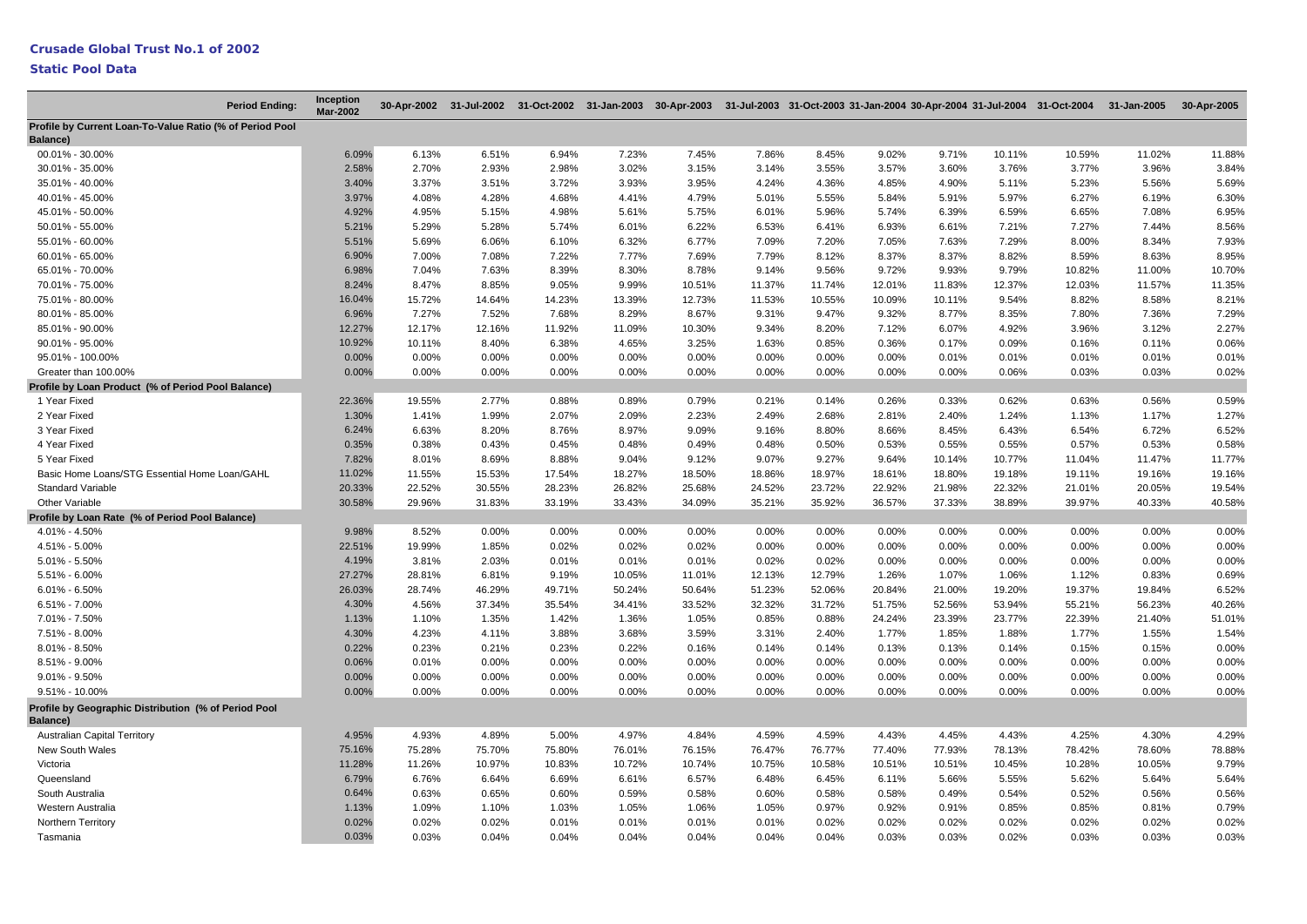| <b>Period Ending:</b>                                                                                                   | Inception<br>Mar-2002 |  |  |  | 31-Apr-2002 31-Jul-2002 31-Oct-2002 31-Jan-2003 30-Apr-2003 31-Jul-2003 31-Oct-2003 31-Jan-2004 30-Apr-2004 31-Jul-2004 31-Oct-2004 31-Jan-2005 30-Apr-2005 |  |  |
|-------------------------------------------------------------------------------------------------------------------------|-----------------------|--|--|--|-------------------------------------------------------------------------------------------------------------------------------------------------------------|--|--|
| * Banding of loans of 121+ days delinguency commenced                                                                   |                       |  |  |  |                                                                                                                                                             |  |  |
| from January 2006. Pre-January 2006, break-up of delinguent<br>loans between 91-120 days and 121+ days is not available |                       |  |  |  |                                                                                                                                                             |  |  |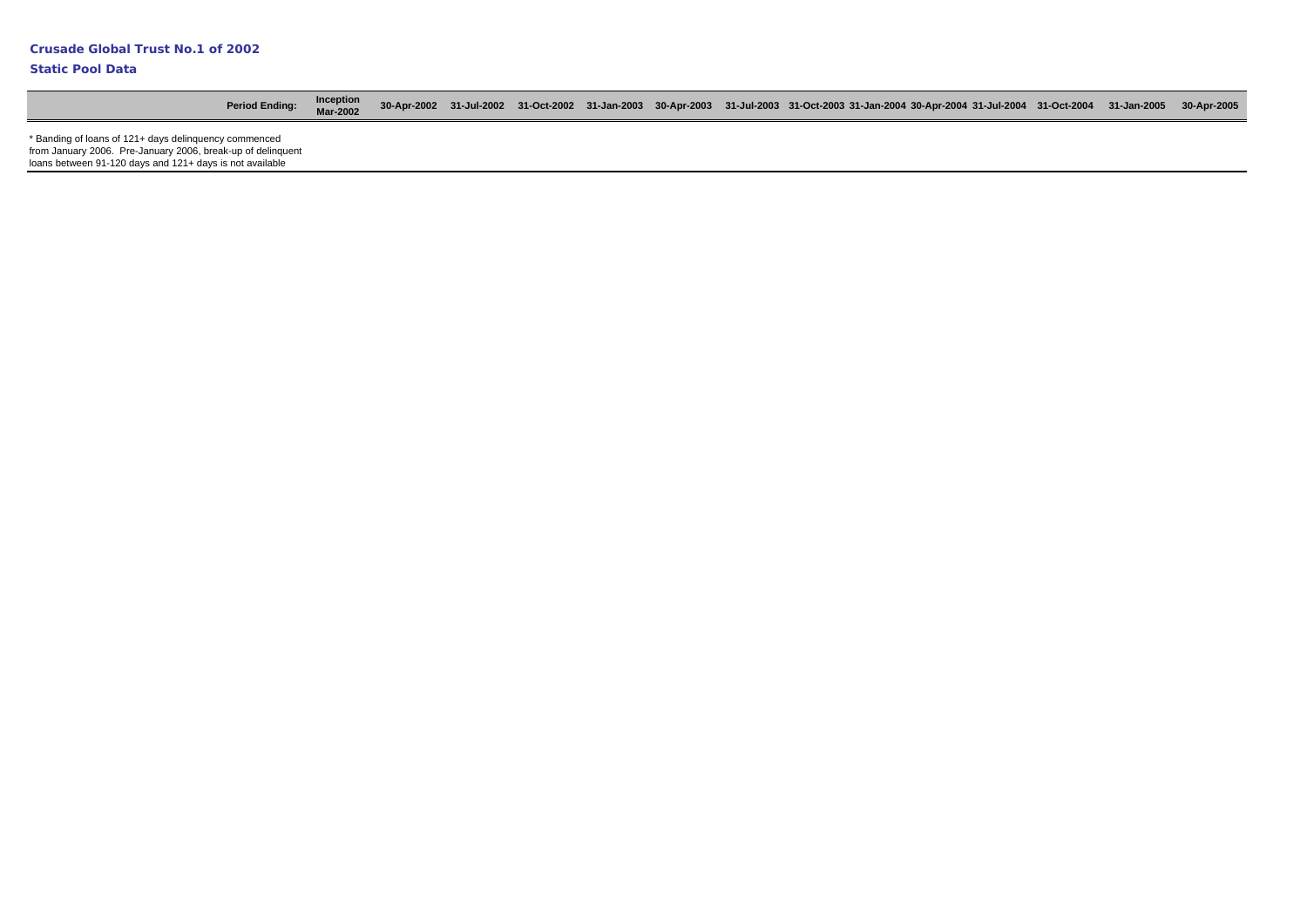## **Crusade Global Trust No.1 of 2002**

## **Static Pool Data**

 $\overline{\phantom{0}}$ 

| Period Ending: 31-Jul-2005                           |                | 31-Oct-2005    | 31-Jan-2006    | 30-Apr-2006   | 31-Jul-2006    | 31-Oct-2006    | 31-Jan-2007 30-Apr-2007 31-Jul-2007 31-Oct-2007 31-Jan-2008 30-Apr-2008 |                         |                |                |                                                 |             |
|------------------------------------------------------|----------------|----------------|----------------|---------------|----------------|----------------|-------------------------------------------------------------------------|-------------------------|----------------|----------------|-------------------------------------------------|-------------|
| <b>Housing Loan Pool Summary</b>                     |                |                |                |               |                |                |                                                                         |                         |                |                |                                                 |             |
| Number of Housing Loan Groups                        | 4,360          | 4,058          | 3,791          | 3,554         | 3,285          | 3,057          | 2,868                                                                   | 2,696                   | 2,521          | 2,349          | 2,204                                           | 2,081       |
| Housing Loan Pool Size (A\$)                         | 489,642,481    | 447,750,113    | 412,760,695    | 382, 377, 738 | 348,860,528    | 317,632,270    |                                                                         | 295,865,252 273,227,760 |                |                | 251,302,679 231,837,005 215,138,794 200,284,874 |             |
| Average Housing Loan Group Balance (A\$)             | 112,303        | 110,338        | 108,879        | 107,591       | 106,198        | 103,903        | 103,161                                                                 | 101,346                 | 99,684         | 98,696         | 97,613                                          | 96,245      |
| Maximum Housing Loan Group Balance (A\$)             | 527,542        | 461,725        | 459,151        | 455,978       | 442,451        | 439,708        | 436,909                                                                 | 433,900                 | 431,041        | 428,454        | 425,930                                         | 423,690     |
| Weighted Average Remaining Term To Maturity (months) | 239            | 236            | 233            | 231           | 228            | 224            | 221                                                                     | 219                     | 216            | 213            | 210                                             | 207         |
| Weighted Average Seasoning (months)                  | 59             | 62             | 65             | 68            | 71             | 74             | 77                                                                      | 80                      | 83             | 86             | 89                                              | 92          |
| Weighted Average Current Loan-to-Value Ratio         | 55.70%         | 55.02          | 54.32%         | 53.93%        | 53.38%         | 52.71%         | 52.06%                                                                  | 51.46%                  | 50.77%         | 50.05%         | 49.61%                                          | 48.88%      |
| Percentage of Investment Loans                       | 30.23%         | 30.82%         | 31.38%         | 32.16%        | 32.70%         | 32.84%         | 33.04%                                                                  | 34.02%                  | 34.53%         | 35.35%         | 35.28%                                          | 35.51%      |
| Percentage of Interest-Based Repayment Loans         | 0.00%          | 0.00%          | 0.00%          | 0.00%         | 0.00%          | 0.00%          | 0.00%                                                                   | 0.00%                   | 0.00%          | 0.00%          | 0.00%                                           | 0.00%       |
| Percentage of Low Doc (Stated Income) Home Loans     | 0.00%          | 0.00%          | 0.00%          | 0.00%         | 0.00%          | 0.00%          | 0.00%                                                                   | 0.00%                   | 0.00%          | 0.00%          | 0.00%                                           | 0.00%       |
| Delinquencies *                                      |                |                |                |               |                |                |                                                                         |                         |                |                |                                                 |             |
| 31 - 60 days                                         |                |                |                |               |                |                |                                                                         |                         |                |                |                                                 |             |
| No.of Loans                                          | 22             | 24             | 18             | 22            | 13             | 8              | 10                                                                      | 15                      | 8              | 8              | 12                                              | 12          |
| Balance (A\$)                                        | 2,574,729      | 3,070,791      | 2,331,107      | 3,319,478     | 1,529,195      | 1,027,063      | 1,273,823                                                               | 2,416,157               | 1,044,082      | 1,050,718      | 1,633,781                                       | 1,769,760   |
| % of Period Pool Balance                             | 0.53%          | 0.69%          | 0.56%          | 0.87%         | 0.44%          | 0.32%          | 0.43%                                                                   | 0.88%                   | 0.42%          | 0.45%          | 0.76%                                           | 0.88%       |
| 61 - 90 days                                         |                |                |                |               |                |                |                                                                         |                         |                |                |                                                 |             |
| No.of Loans                                          | $\overline{7}$ | 5              | $\overline{4}$ | 5             | 3              | 5              | 4                                                                       | 3                       | $\overline{4}$ | $\overline{1}$ | $\overline{1}$                                  |             |
| Balance (A\$)                                        | 1,149,504      | 531,185        | 370,354        | 492,435       | 402,708        | 789,552        | 746,738                                                                 | 438,013                 | 640,332        | 113,870        | 112,967                                         | 177,249     |
| % of Period Pool Balance                             | 0.23%          | 0.12%          | 0.09%          | 0.13%         | 0.12%          | 0.25%          | 0.25%                                                                   | 0.16%                   | 0.25%          | 0.05%          | 0.05%                                           | 0.09%       |
| 91 - 120 days                                        |                |                |                |               |                |                |                                                                         |                         |                |                |                                                 |             |
| No.of Loans                                          | $\overline{7}$ | $\overline{7}$ | $\overline{c}$ | 5             | $\overline{4}$ | 1              | $\overline{1}$                                                          | $\overline{1}$          | $\mathbf 0$    | $\overline{2}$ | $\overline{2}$                                  | $\mathbf 0$ |
| Balance (A\$)                                        | 874,373        | 1,257,911      | 431,066        | 584,307       | 695,626        | 178,563        | 166,750                                                                 | 55,560                  | $\mathbf 0$    | 321,124        | 86,403                                          | $\mathbf 0$ |
| % of Period Pool Balance                             | 0.18%          | 0.28%          | 0.10%          | 0.15%         | 0.20%          | 0.06%          | 0.06%                                                                   | 0.02%                   | 0.00%          | 0.14%          | 0.04%                                           | 0.00%       |
| 121 + days                                           |                |                |                |               |                |                |                                                                         |                         |                |                |                                                 |             |
| No.of Loans                                          | N/A            | N/A            | $\overline{2}$ | 5             | $\overline{2}$ | 3              | 3                                                                       | $\overline{2}$          | 3              | $\overline{1}$ | $\overline{2}$                                  | 3           |
| Balance (A\$)                                        | N/A            | N/A            | 577,935        | 1,064,573     | 369,169        | 534,410        | 358,449                                                                 | 240,694                 | 344,663        | 141,703        | 295,916                                         | 217,402     |
| % of Period Pool Balance                             | N/A            | N/A            | 0.14%          | 0.28%         | 0.11%          | 0.17%          | 0.12%                                                                   | 0.09%                   | 0.14%          | 0.06%          | 0.14%                                           | 0.11%       |
| <b>Total Delinguencies</b>                           |                |                |                |               |                |                |                                                                         |                         |                |                |                                                 |             |
| No.of Loans                                          | 36             | 36             | 26             | 37            | 22             | 17             | 18                                                                      | 21                      | 15             | 12             | 17                                              | 16          |
| Balance (A\$)                                        | 4,598,606      | 4,859,887      | 3,710,463      | 5,460,793     | 2,996,698      | 2,529,589      | 2,545,759                                                               | 3,150,424               | 2,029,076      | 1,627,415      | 2,129,067                                       | 2,164,410   |
| % of Period Pool Balance                             | 0.939%         | 1.085%         | 0.899%         | 1.428%        | 0.859%         | 0.796%         | 0.860%                                                                  | 1.153%                  | 0.810%         | 0.702%         | 0.990%                                          | 1.081%      |
| <b>Foreclosures</b>                                  |                |                |                |               |                |                |                                                                         |                         |                |                |                                                 |             |
| No.of Loans                                          | $\overline{1}$ | $\mathbf 0$    | 0              | $\mathbf 0$   | 1              | $\overline{1}$ | 0                                                                       | $\mathbf 0$             | 0              | $\mathbf 0$    | $\mathbf 0$                                     | $\mathbf 0$ |
| Balance (A\$)                                        | 245,000        | $\mathbf 0$    | $\mathbf 0$    | $\mathbf 0$   | 223,000        | 239,000        | 0                                                                       | $\mathbf 0$             | $\mathbf 0$    | $\mathbf 0$    | $\mathbf 0$                                     | $\mathbf 0$ |
| % of Period Pool Balance                             | 0.050%         | 0.000%         | 0.000%         | 0.000%        | 0.064%         | 0.075%         | 0.000%                                                                  | 0.000%                  | 0.000%         | 0.000%         | 0.000%                                          | 0.000%      |
| <b>Loss and Recovery Data (Cumulative)</b>           |                |                |                |               |                |                |                                                                         |                         |                |                |                                                 |             |
| Claims to Lenders Mortgage Insurance (A\$)           | $\Omega$       | $\mathbf 0$    | $\mathbf 0$    | $\mathbf 0$   | $\Omega$       | $\mathbf 0$    | $\mathbf 0$                                                             | $\mathbf 0$             | 118,855        | 118,855        | 118,855                                         | 118,855     |
| Net Losses (A\$)                                     | $\mathbf 0$    | $\mathbf 0$    | $\mathbf 0$    | $\mathbf 0$   | $\mathbf 0$    | $\Omega$       | $\mathbf 0$                                                             | $\mathbf 0$             | $\mathbf 0$    | $\mathbf 0$    | $\mathbf 0$                                     | $\mathbf 0$ |
| Net Losses as % of Period Pool Balance               | 0.00%          | 0.00%          | 0.00%          | 0.00%         | 0.00%          | 0.00%          | 0.00%                                                                   | 0.00%                   | 0.00%          | 0.00%          | 0.000%                                          | 0.000%      |
| <b>Prepayment Information (CPR)</b>                  |                |                |                |               |                |                |                                                                         |                         |                |                |                                                 |             |
| 1 Month CPR (%)                                      | 26.28%         | 21.75%         | 19.06%         | 20.07%        | 28.84%         | 28.18%         | 17.36%                                                                  | 23.81%                  | 19.99%         | 26.45%         | 18.15%                                          | 21.47%      |
| 3 Month CPR (%)                                      | 26.19%         | 27.17%         | 24.63%         | 22.90%        | 27.56%         | 28.23%         | 21.17%                                                                  | 23.52%                  | 24.67%         | 23.81%         | 21.93%                                          | 20.94%      |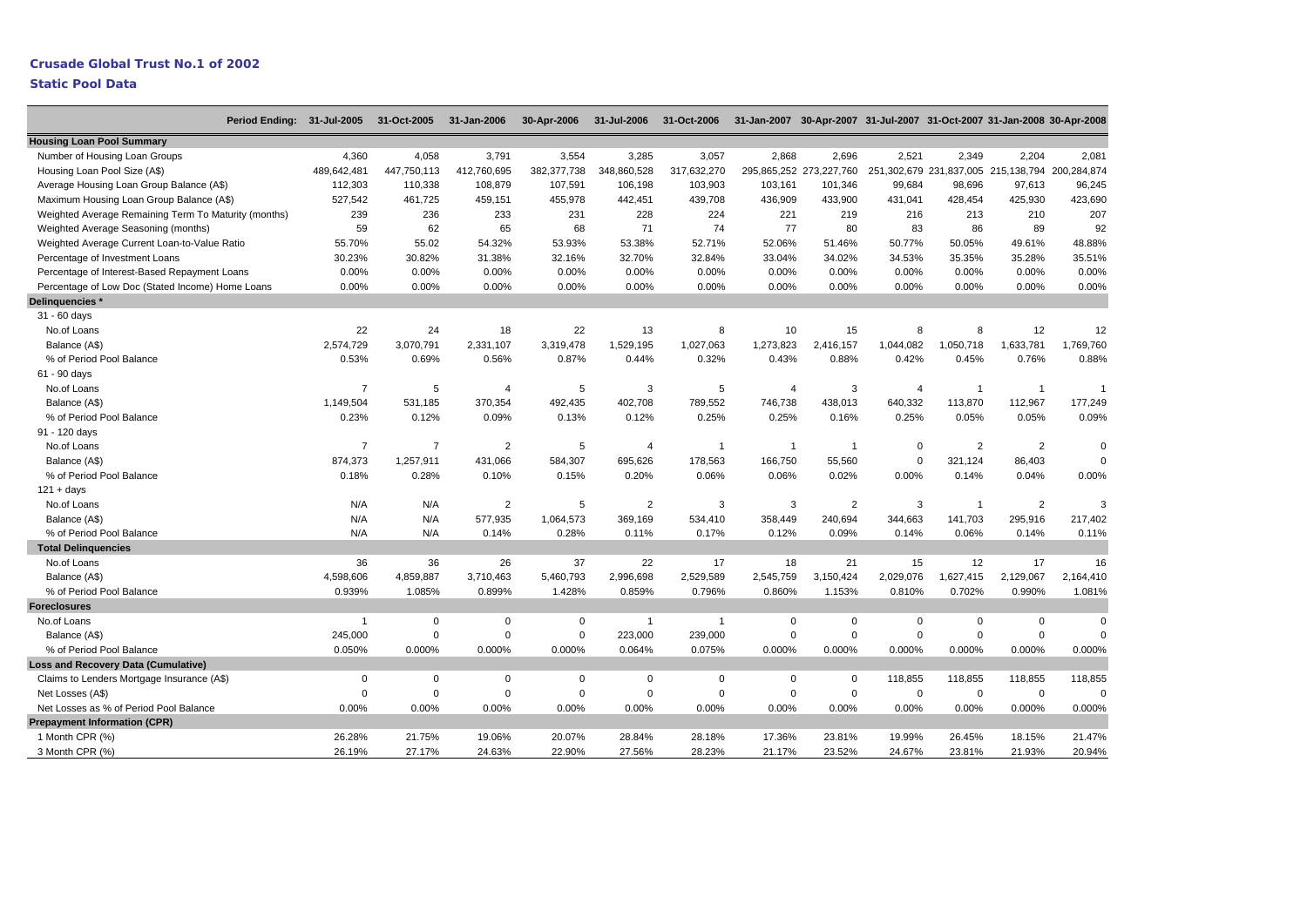| Period Ending: 31-Jul-2005 31-Oct-2005                           |        |        | 31-Jan-2006 | 30-Apr-2006 | 31-Jul-2006 31-Oct-2006 |        | 31-Jan-2007 30-Apr-2007 31-Jul-2007 31-Oct-2007 31-Jan-2008 30-Apr-2008 |        |        |        |        |        |
|------------------------------------------------------------------|--------|--------|-------------|-------------|-------------------------|--------|-------------------------------------------------------------------------|--------|--------|--------|--------|--------|
| Profile by Current Loan-To-Value Ratio (% of Period Pool         |        |        |             |             |                         |        |                                                                         |        |        |        |        |        |
| Balance)                                                         |        |        |             |             |                         |        |                                                                         |        |        |        |        |        |
| 00.01% - 30.00%                                                  | 12.15% | 12.93% | 13.17%      | 13.08%      | 13.62%                  | 13.90% | 14.81%                                                                  | 15.26% | 15.68% | 15.94% | 16.17% | 17.38% |
| 30.01% - 35.00%                                                  | 3.92%  | 4.05%  | 4.54%       | 4.91%       | 5.50%                   | 5.69%  | 5.32%                                                                   | 5.14%  | 5.41%  | 6.17%  | 6.30%  | 6.31%  |
| 35.01% - 40.00%                                                  | 6.40%  | 6.30%  | 6.47%       | 6.21%       | 5.46%                   | 5.82%  | 6.57%                                                                   | 6.84%  | 6.79%  | 7.02%  | 7.40%  | 8.33%  |
| 40.01% - 45.00%                                                  | 6.13%  | 6.38%  | 6.36%       | 6.36%       | 6.81%                   | 7.03%  | 6.90%                                                                   | 7.77%  | 7.87%  | 8.35%  | 8.76%  | 8.85%  |
| 45.01% - 50.00%                                                  | 7.12%  | 7.08%  | 7.49%       | 7.67%       | 7.60%                   | 7.85%  | 8.09%                                                                   | 8.04%  | 8.52%  | 9.01%  | 8.13%  | 8.26%  |
| 50.01% - 55.00%                                                  | 8.38%  | 8.25%  | 8.21%       | 8.67%       | 8.84%                   | 9.32%  | 9.19%                                                                   | 8.97%  | 9.07%  | 8.80%  | 9.62%  | 9.13%  |
| 55.01% - 60.00%                                                  | 7.94%  | 8.24%  | 8.86%       | 9.44%       | 9.53%                   | 9.31%  | 8.95%                                                                   | 9.19%  | 9.78%  | 9.42%  | 9.70%  | 9.72%  |
| 60.01% - 65.00%                                                  | 9.74%  | 10.10% | 9.81%       | 9.72%       | 9.40%                   | 9.85%  | 10.51%                                                                  | 10.89% | 10.48% | 11.17% | 10.40% | 10.14% |
| 65.01% - 70.00%                                                  | 10.55% | 10.72% | 11.44%      | 12.00%      | 12.49%                  | 12.20% | 12.33%                                                                  | 11.65% | 11.68% | 10.24% | 10.04% | 9.69%  |
| 70.01% - 75.00%                                                  | 11.22% | 10.85% | 9.96%       | 9.58%       | 9.48%                   | 8.78%  | 8.08%                                                                   | 7.89%  | 7.67%  | 7.95%  | 8.04%  | 8.07%  |
| 75.01% - 80.00%                                                  | 8.46%  | 8.06%  | 7.51%       | 7.50%       | 7.03%                   | 6.87%  | 6.71%                                                                   | 6.50%  | 5.51%  | 4.73%  | 4.39%  | 3.10%  |
| 80.01% - 85.00%                                                  | 6.14%  | 5.45%  | 5.07%       | 3.90%       | 3.42%                   | 2.85%  | 2.11%                                                                   | 1.50%  | 1.25%  | 0.94%  | 0.70%  | 0.77%  |
| 85.01% - 90.00%                                                  | 1.79%  | 1.57%  | 1.01%       | 0.84%       | 0.69%                   | 0.38%  | 0.36%                                                                   | 0.25%  | 0.18%  | 0.16%  | 0.34%  | 0.25%  |
| 90.01% - 95.00%                                                  | 0.03%  | 0.00%  | 0.11%       | 0.12%       | 0.07%                   | 0.08%  | 0.09%                                                                   | 0.09%  | 0.10%  | 0.11%  | 0.00%  | 0.00%  |
| 95.01% - 100.00%                                                 | 0.01%  | 0.01%  | 0.00%       | 0.00%       | 0.06%                   | 0.00%  | 0.00%                                                                   | 0.00%  | 0.00%  | 0.00%  | 0.00%  | 0.00%  |
| Greater than 100.00%                                             | 0.00%  | 0.00%  | 0.00%       | 0.00%       | 0.00%                   | 0.08%  | 0.00%                                                                   | 0.00%  | 0.00%  | 0.00%  | 0.00%  | 0.00%  |
| Profile by Loan Product (% of Period Pool Balance)               |        |        |             |             |                         |        |                                                                         |        |        |        |        |        |
| 1 Year Fixed                                                     | 0.21%  | 0.19%  | 0.20%       | 0.12%       | 0.13%                   | 0.16%  | 0.25%                                                                   | 0.42%  | 0.50%  | 0.47%  | 0.32%  | 0.20%  |
| 2 Year Fixed                                                     | 1.14%  | 0.98%  | 0.83%       | 0.77%       | 0.76%                   | 0.87%  | 0.81%                                                                   | 0.63%  | 0.49%  | 0.43%  | 0.46%  | 0.81%  |
| 3 Year Fixed                                                     | 5.75%  | 5.89%  | 6.19%       | 6.59%       | 8.14%                   | 9.00%  | 9.04%                                                                   | 9.20%  | 8.76%  | 9.02%  | 9.25%  | 8.55%  |
| 4 Year Fixed                                                     | 0.46%  | 0.35%  | 0.36%       | 0.30%       | 0.22%                   | 0.22%  | 0.42%                                                                   | 0.45%  | 0.47%  | 0.54%  | 0.57%  | 0.64%  |
| 5 Year Fixed                                                     | 11.98% | 11.86% | 11.85%      | 11.59%      | 6.93%                   | 6.69%  | 7.13%                                                                   | 7.15%  | 7.46%  | 8.02%  | 8.93%  | 9.49%  |
| Basic Home Loans/STG Essential Home Loan/GAHL                    | 19.07% | 19.05% | 18.91%      | 19.00%      | 19.62%                  | 20.17% | 20.68%                                                                  | 20.47% | 20.50% | 20.44% | 20.23% | 20.26% |
| <b>Standard Variable</b>                                         | 19.81% | 19.33% | 18.75%      | 18.84%      | 19.89%                  | 18.75% | 18.07%                                                                  | 17.70% | 18.09% | 17.08% | 16.72% | 16.13% |
| Other Variable                                                   | 41.58% | 42.34% | 42.91%      | 42.81%      | 44.30%                  | 44.14% | 43.60%                                                                  | 43.97% | 43.73% | 44.01% | 43.53% | 43.93% |
| Profile by Loan Rate (% of Period Pool Balance)                  |        |        |             |             |                         |        |                                                                         |        |        |        |        |        |
| 4.01% - 4.50%                                                    | 0.00%  | 0.00%  | 0.00%       | 0.00%       | 0.00%                   | 0.00%  | 0.00%                                                                   | 0.00%  | 0.00%  | 0.00%  | 0.00%  | 0.00%  |
| 4.51% - 5.00%                                                    | 0.00%  | 0.00%  | 0.00%       | 0.00%       | 0.00%                   | 0.00%  | 0.00%                                                                   | 0.00%  | 0.00%  | 0.00%  | 0.00%  | 0.00%  |
| $5.01\% - 5.50\%$                                                | 0.00%  | 0.00%  | 0.00%       | 0.00%       | 0.00%                   | 0.00%  | 0.00%                                                                   | 0.00%  | 0.00%  | 0.00%  | 0.00%  | 0.00%  |
| 5.51% - 6.00%                                                    | 0.36%  | 0.33%  | 0.34%       | 0.24%       | 0.21%                   | 0.18%  | 0.19%                                                                   | 0.21%  | 0.22%  | 0.24%  | 0.26%  | 0.27%  |
| $6.01\% - 6.50\%$                                                | 6.88%  | 6.89%  | 7.08%       | 6.83%       | 1.96%                   | 1.12%  | 1.17%                                                                   | 1.23%  | 1.32%  | 1.41%  | 1.21%  | 0.56%  |
| $6.51\% - 7.00\%$                                                | 40.40% | 40.96% | 42.10%      | 42.99%      | 30.06%                  | 12.68% | 12.09%                                                                  | 11.62% | 10.52% | 10.32% | 10.36% | 9.78%  |
| 7.01% - 7.50%                                                    | 51.40% | 51.32% | 50.49%      | 49.94%      | 47.72%                  | 36.82% | 23.41%                                                                  | 24.27% | 24.86% | 5.97%  | 5.54%  | 5.60%  |
| 7.51% - 8.00%                                                    | 0.97%  | 0.51%  | 0.00%       | 0.00%       | 20.05%                  | 49.19% | 44.96%                                                                  | 44.87% | 44.88% | 35.39% | 2.87%  | 1.89%  |
| 8.01% - 8.50%                                                    | 0.00%  | 0.00%  | 0.00%       | 0.00%       | 0.00%                   | 0.00%  | 18.17%                                                                  | 17.81% | 18.20% | 46.67% | 34.10% | 1.44%  |
| 8.51% - 9.00%                                                    | 0.00%  | 0.00%  | 0.00%       | 0.00%       | 0.00%                   | 0.00%  | 0.00%                                                                   | 0.00%  | 0.00%  | 0.00%  | 45.66% | 34.86% |
| $9.01\% - 9.50\%$                                                | 0.00%  | 0.00%  | 0.00%       | 0.00%       | 0.00%                   | 0.00%  | 0.00%                                                                   | 0.00%  | 0.00%  | 0.00%  | 0.00%  | 45.60% |
| 9.51% - 10.00%                                                   | 0.00%  | 0.00%  | 0.00%       | 0.00%       | 0.00%                   | 0.00%  | 0.00%                                                                   | 0.00%  | 0.00%  | 0.00%  | 0.00%  | 0.00%  |
| Profile by Geographic Distribution (% of Period Pool<br>Balance) |        |        |             |             |                         |        |                                                                         |        |        |        |        |        |
| <b>Australian Capital Territory</b>                              | 4.20%  | 4.10%  | 4.05%       | 4.09%       | 4.18%                   | 4.23%  | 4.13%                                                                   | 4.09%  | 4.22%  | 4.33%  | 4.45%  | 4.49%  |
| New South Wales                                                  | 79.46% | 79.74% | 79.98%      | 79.89%      | 80.06%                  | 80.26% | 80.45%                                                                  | 80.60% | 80.53% | 80.33% | 80.01% | 79.71% |
| Victoria                                                         | 9.63%  | 9.42%  | 9.29%       | 9.30%       | 9.14%                   | 8.85%  | 8.77%                                                                   | 8.70%  | 8.57%  | 8.49%  | 8.56%  | 8.63%  |
| Queensland                                                       | 5.47%  | 5.41%  | 5.47%       | 5.43%       | 5.41%                   | 5.44%  | 5.43%                                                                   | 5.38%  | 5.45%  | 5.55%  | 5.62%  | 5.84%  |
| South Australia                                                  | 0.59%  | 0.63%  | 0.62%       | 0.64%       | 0.58%                   | 0.61%  | 0.60%                                                                   | 0.60%  | 0.57%  | 0.61%  | 0.63%  | 0.59%  |
| Western Australia                                                | 0.61%  | 0.65%  | 0.55%       | 0.60%       | 0.58%                   | 0.56%  | 0.58%                                                                   | 0.57%  | 0.61%  | 0.62%  | 0.65%  | 0.67%  |
| Northern Territory                                               | 0.02%  | 0.02%  | 0.02%       | 0.02%       | 0.02%                   | 0.03%  | 0.03%                                                                   | 0.03%  | 0.03%  | 0.03%  | 0.04%  | 0.04%  |
| Tasmania                                                         | 0.03%  | 0.03%  | 0.03%       | 0.03%       | 0.03%                   | 0.02%  | 0.02%                                                                   | 0.03%  | 0.03%  | 0.03%  | 0.03%  | 0.03%  |